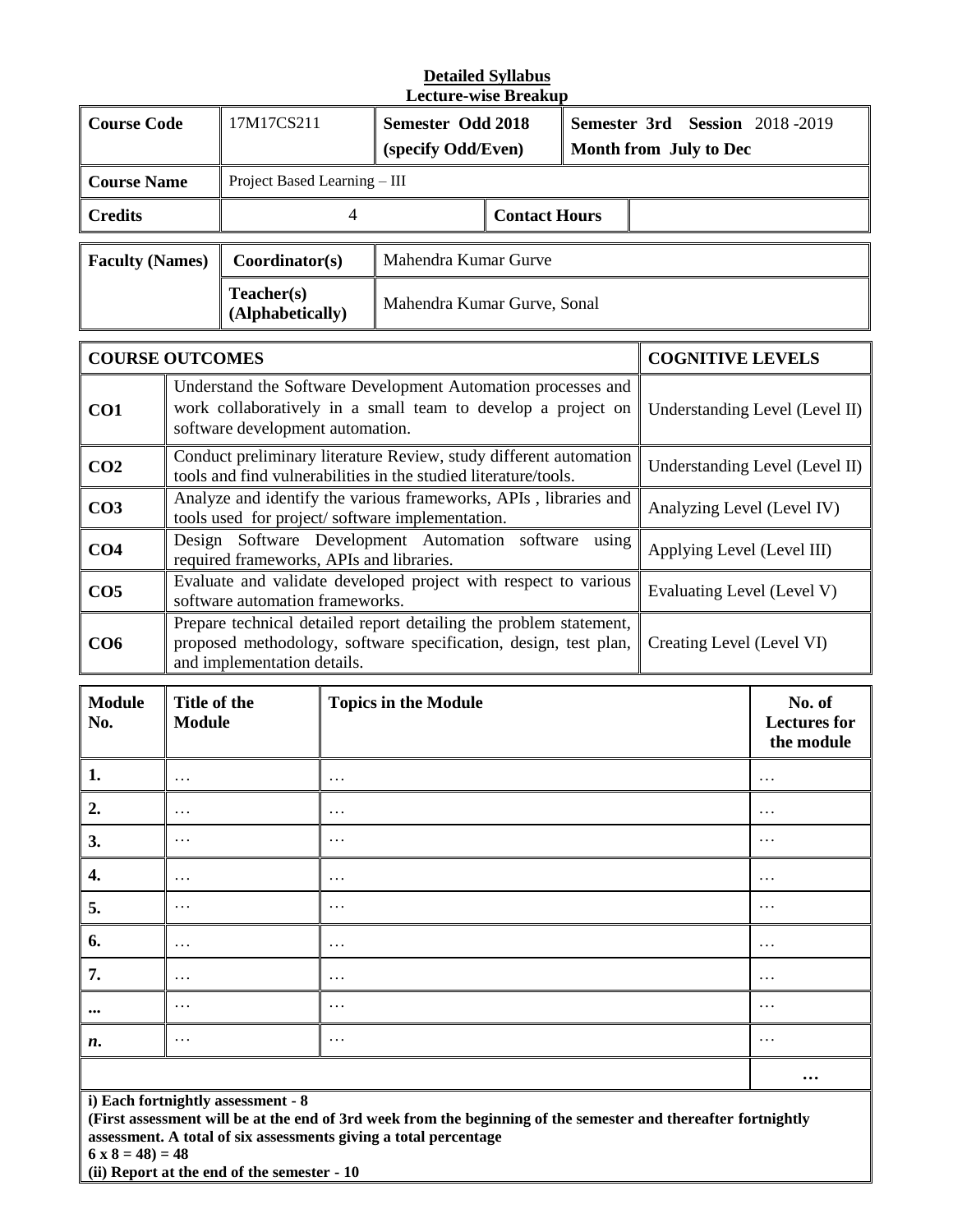**(iii) Semester end presentation by the students - 10 (iv) Viva-voce at the end of the semester - 16**

**(v) Peer group evaluation (i.e. evaluation by the fellow students not belonging to the same batch)-8 (vi) Self assessment by the student concerned (can be - 8 moderated by the instructor) TOTAL=100**

|                         | <b>Recommended Reading material:</b> Author(s), Title, Edition, Publisher, Year of Publication etc. (Text books,<br>Reference Books, Journals, Reports, Websites etc. in the IEEE format) |  |  |  |  |  |  |
|-------------------------|-------------------------------------------------------------------------------------------------------------------------------------------------------------------------------------------|--|--|--|--|--|--|
| 1.                      | $\cdots$                                                                                                                                                                                  |  |  |  |  |  |  |
| $\overline{2}$ .        | $\cdots$                                                                                                                                                                                  |  |  |  |  |  |  |
| 3.                      | $\cdots$                                                                                                                                                                                  |  |  |  |  |  |  |
| 4.                      | $\cdots$                                                                                                                                                                                  |  |  |  |  |  |  |
| $\bullet\bullet\bullet$ | $\cdots$                                                                                                                                                                                  |  |  |  |  |  |  |
| m.                      | $\cdots$                                                                                                                                                                                  |  |  |  |  |  |  |

**Detailed Syllabus**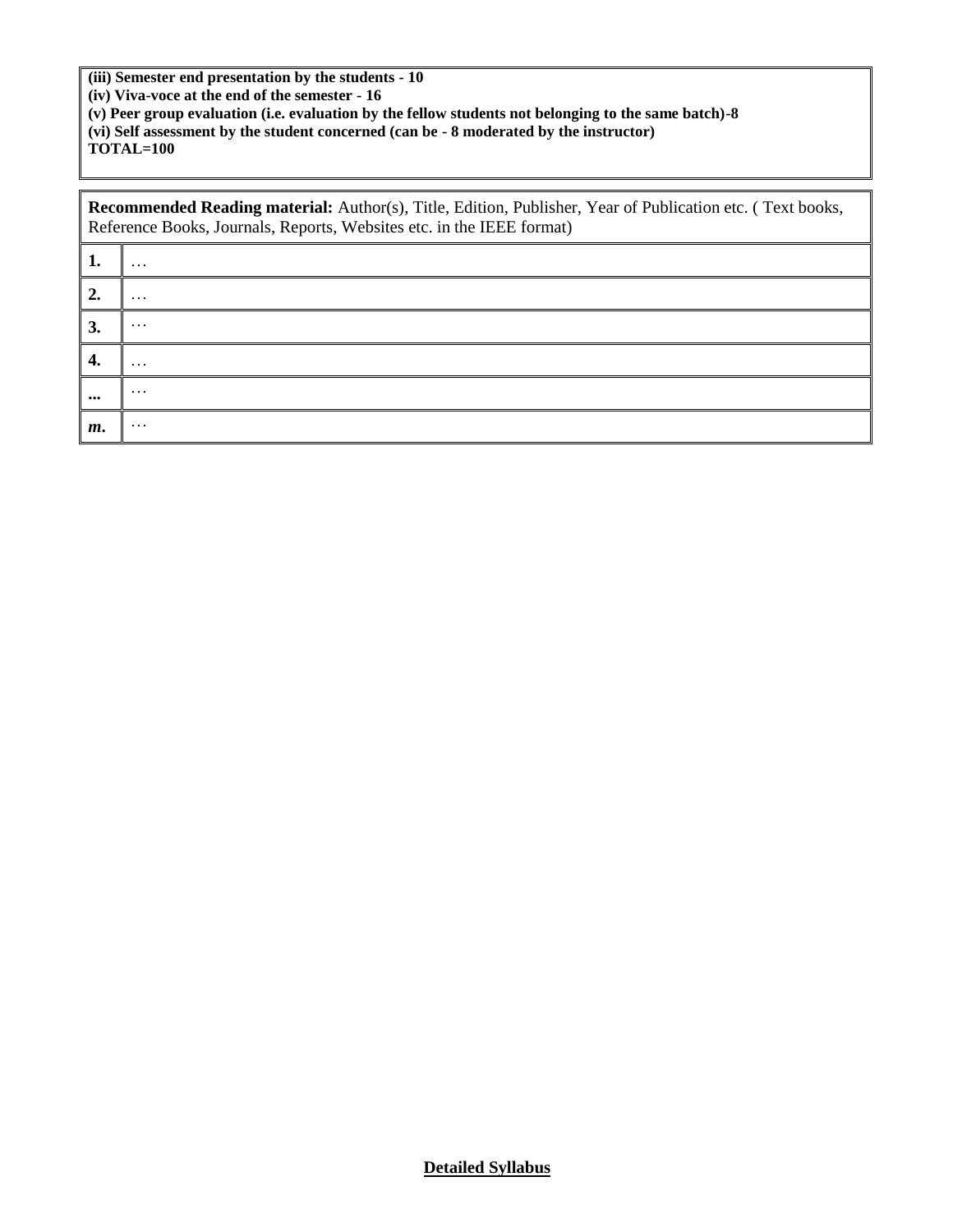|                             | <b>Lecture-wise Breakup</b>    |                                         |                      |  |                                                                 |  |  |
|-----------------------------|--------------------------------|-----------------------------------------|----------------------|--|-----------------------------------------------------------------|--|--|
| <b>Course Code</b>          | 17M17CS212                     | Semester Odd 2018<br>(specify Odd/Even) |                      |  | <b>Semester 3rd Session 2018-2019</b><br>Month from July to Dec |  |  |
| <b>Course Name</b>          | Seminar and Term Paper         |                                         |                      |  |                                                                 |  |  |
| <b>Credits</b>              |                                |                                         | <b>Contact Hours</b> |  |                                                                 |  |  |
| <b>Faculty (Names)</b>      | Coordinator(s)                 | Kavita Pandey                           |                      |  |                                                                 |  |  |
|                             | Teacher(s)<br>(Alphabetically) | Kavita Pandey                           |                      |  |                                                                 |  |  |
| $\sim$ $\sim$ $\sim$ $\sim$ |                                |                                         |                      |  |                                                                 |  |  |

|                                    | <b>COURSE OUTCOMES</b>                                                                                      | <b>COGNITIVE LEVELS</b> |
|------------------------------------|-------------------------------------------------------------------------------------------------------------|-------------------------|
| $\mid$ C <sub>212.1</sub>          | Summarize the literature around a significant research problem in the<br>field of Computer Science          | Understand (level 2)    |
| $\overline{C}$ C <sub>2</sub> 12.2 | Analyze the research articles from a deeper perspective and examine the<br>research gaps                    | Analyze (level 4)       |
| $\mid$ C <sub>212.3</sub>          | Improve the communication and writing skills by compiling<br>the findings in the form of report and seminar | Evaluate (level 6)      |

| <b>Module</b><br>No.                                                                                                                                                                                                                                                                                                                                                                 | Title of the<br><b>Module</b> | <b>Topics in the Module</b> | No. of<br><b>Lectures for</b><br>the module |  |  |  |
|--------------------------------------------------------------------------------------------------------------------------------------------------------------------------------------------------------------------------------------------------------------------------------------------------------------------------------------------------------------------------------------|-------------------------------|-----------------------------|---------------------------------------------|--|--|--|
| 1.                                                                                                                                                                                                                                                                                                                                                                                   | $\cdots$                      | $\cdots$                    | $\cdots$                                    |  |  |  |
| 2.                                                                                                                                                                                                                                                                                                                                                                                   | $\cdots$                      | $\cdots$                    | $\cdots$                                    |  |  |  |
| 3.                                                                                                                                                                                                                                                                                                                                                                                   | $\cdots$                      | $\cdots$                    | $\cdots$                                    |  |  |  |
| 4.                                                                                                                                                                                                                                                                                                                                                                                   | $\cdots$                      | $\cdots$                    | $\cdots$                                    |  |  |  |
| 5.                                                                                                                                                                                                                                                                                                                                                                                   | $\cdots$                      | $\cdots$                    | $\cdots$                                    |  |  |  |
| 6.                                                                                                                                                                                                                                                                                                                                                                                   | $\cdots$                      | $\cdots$                    | $\cdots$                                    |  |  |  |
| 7.                                                                                                                                                                                                                                                                                                                                                                                   | $\cdots$                      | $\cdots$                    | $\cdots$                                    |  |  |  |
| $\bullet\bullet\bullet$                                                                                                                                                                                                                                                                                                                                                              | $\cdots$                      | $\cdots$                    | $\cdots$                                    |  |  |  |
| n.                                                                                                                                                                                                                                                                                                                                                                                   | $\cdots$                      | $\cdots$                    | $\cdots$                                    |  |  |  |
|                                                                                                                                                                                                                                                                                                                                                                                      |                               |                             | $\bullet\bullet\bullet$                     |  |  |  |
| <b>Evaluation Criteria</b><br>$\alpha$ $\beta$<br>$\mathbf{v}$ $\mathbf{v}$ $\mathbf{v}$ $\mathbf{v}$ $\mathbf{v}$ $\mathbf{v}$ $\mathbf{v}$ $\mathbf{v}$ $\mathbf{v}$ $\mathbf{v}$ $\mathbf{v}$ $\mathbf{v}$ $\mathbf{v}$ $\mathbf{v}$ $\mathbf{v}$ $\mathbf{v}$ $\mathbf{v}$ $\mathbf{v}$ $\mathbf{v}$ $\mathbf{v}$ $\mathbf{v}$ $\mathbf{v}$ $\mathbf{v}$ $\mathbf{v}$ $\mathbf{$ |                               |                             |                                             |  |  |  |

| <b>Components</b>                | <b>Maximum Marks</b> |
|----------------------------------|----------------------|
| Day to day work prior to Midterm | 20                   |
| Mid term Seminar and Report      | 20                   |
| Day to day work after Midterm    | 20                   |
| End term Seminar                 | 20                   |
| Term Paper                       | 20                   |
| <b>Total</b>                     | 100                  |

**Recommended Reading material:** Author(s), Title, Edition, Publisher, Year of Publication etc. ( Text books,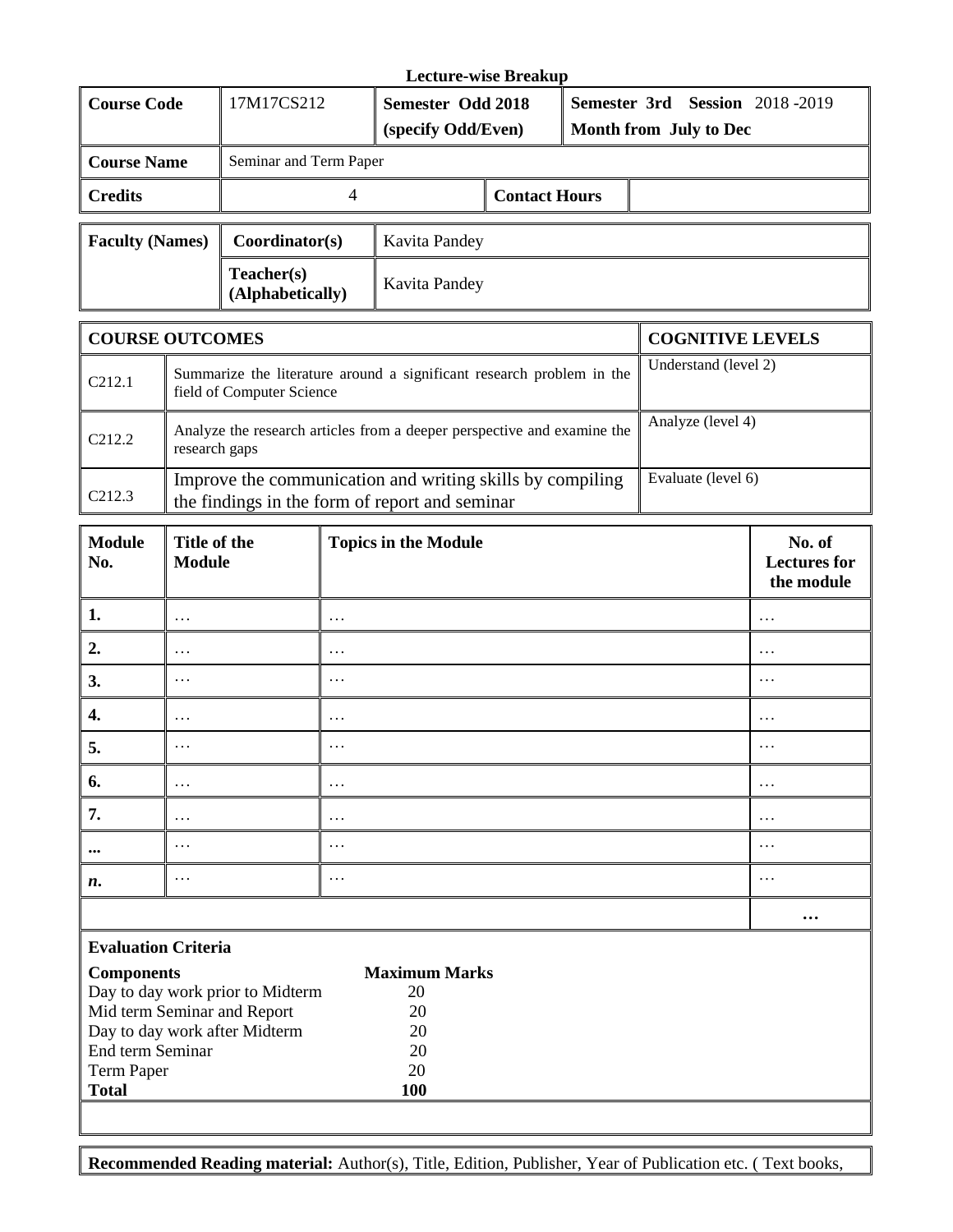|                         | Reference Books, Journals, Reports, Websites etc. in the IEEE format) |  |  |  |  |  |
|-------------------------|-----------------------------------------------------------------------|--|--|--|--|--|
| ı.                      | $\cdots$                                                              |  |  |  |  |  |
| $\overline{2}$ .        | $\cdot\cdot\cdot$                                                     |  |  |  |  |  |
| 3.                      | $\cdots$                                                              |  |  |  |  |  |
| 4.                      | $\cdots$                                                              |  |  |  |  |  |
| $\bullet\bullet\bullet$ | $\cdots$                                                              |  |  |  |  |  |
| $m$ .                   | $\cdots$                                                              |  |  |  |  |  |

## **Detailed Syllabus Lab-wise Breakup**

| <b>Course Code</b> | 17M17CS214                     | <b>Semester Odd</b><br>(specify Odd/Even) |                      | <b>Semester</b> $3rd / 10th$ <b>Session</b> 2018 -<br>2019<br><b>Month from July-Dec</b> |   |  |  |
|--------------------|--------------------------------|-------------------------------------------|----------------------|------------------------------------------------------------------------------------------|---|--|--|
| <b>Course Name</b> | <b>Industrial Project</b>      |                                           |                      |                                                                                          |   |  |  |
| Credits            |                                |                                           | <b>Contact Hours</b> |                                                                                          | 8 |  |  |
| Faculty            | Coordinator(s)                 | Dr. Sangeeta Mittal                       |                      |                                                                                          |   |  |  |
| (Names)            | Teacher(s)<br>(Alphabetically) | Dr. Sangeeta Mittal                       |                      |                                                                                          |   |  |  |
|                    |                                |                                           |                      |                                                                                          |   |  |  |

|                    | <b>COURSE OUTCOMES</b>                                                                      | <b>COGNITIVE LEVELS</b> |  |  |
|--------------------|---------------------------------------------------------------------------------------------|-------------------------|--|--|
| C <sub>214.1</sub> | Analyse open problems in chosen industry to formulate project<br>statement                  | Analyse (Level-3)       |  |  |
| C <sub>214.2</sub> | Apply acquired Computer Science concepts and tools to solve the<br>business-related problem | Apply (Level-3)         |  |  |
| C <sub>214.3</sub> | Evaluate proposed solution with respect to alternatives to establish its<br>efficacy        | Evaluate(Level-5)       |  |  |
| C <sub>214.4</sub> | Create oral and written account of the work done and its results and<br>conclusions         | Create (Level-6)        |  |  |